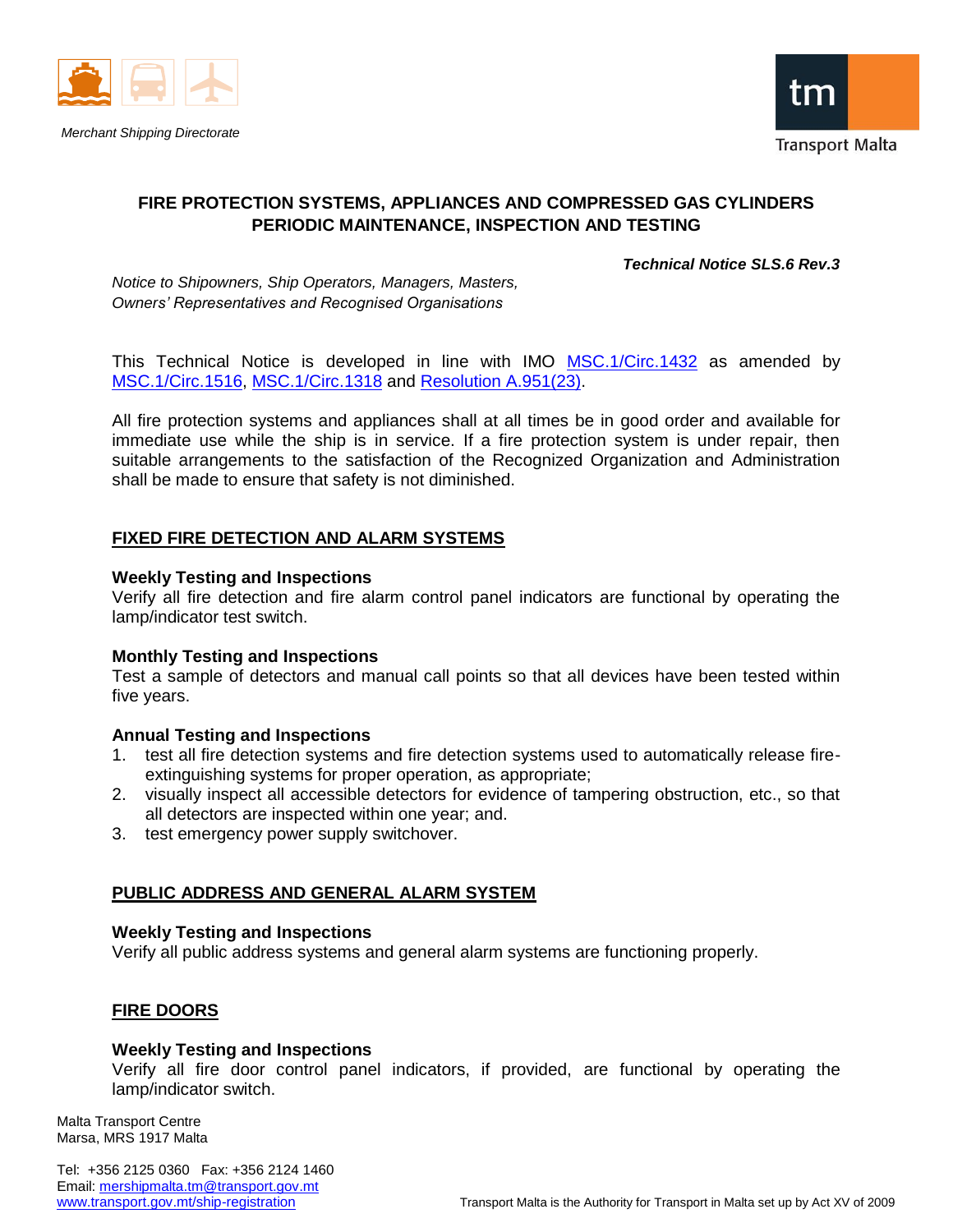



Transport Malta *Technical Notice SLS.6 Rev.3 Page 2 of 20*

#### **Quarterly Testing and Inspections**

Test all fire doors located in main vertical zone bulkheads for local operation.

#### **Annual Testing and Inspections**

Test all remotely controlled fire doors for proper release.

### **LOW LOCATION LIGHTING**

#### **Weekly Testing and Inspections**

Verify low-location lighting systems are functional by switching off normal lighting in selected locations.

#### **5-Yearly Service**

Test the luminance of all systems in accordance with the procedures in Resolution A.752(18).

## **VENTILATION SYSTEMS AND FIRE DAMPERS**

#### **Quarterly Testing and Inspections**

Test all fire dampers for local operation.

#### **Annual Testing and Inspections**

- 1. test all fire dampers for remote operation;
- 2. verify galley exhaust ducts and filters are free of grease build-up; and
- 3. test all ventilation controls interconnected with fire-protection systems for proper operation.

## **FIRE MAINS, FIRE PUMPS, HYDRANTS, HOSES AND NOZZLES**

#### **Monthly Testing and Inspections**

- 1. verify all fire hydrants, hose and nozzles are in place, properly arranged, and are in serviceable condition;
- 2. operate all fire pumps to confirm that they continue to supply adequate pressure; and
- 3. emergency fire pump fuel supply adequate, and heating system in satisfactory condition, if applicable.

#### **Quarterly Testing and Inspections**

Verify international shore connection(s) is in serviceable condition.

### **Annual Testing and Inspections**

- 1. visually inspect all accessible components for proper condition;
- 2. flow test all fire pumps for proper pressure and capacity. Test emergency fire pump with isolation valves closed;
- 3. test all hydrant valves for proper operation;

Malta Transport Centre Marsa, MRS 1917 Malta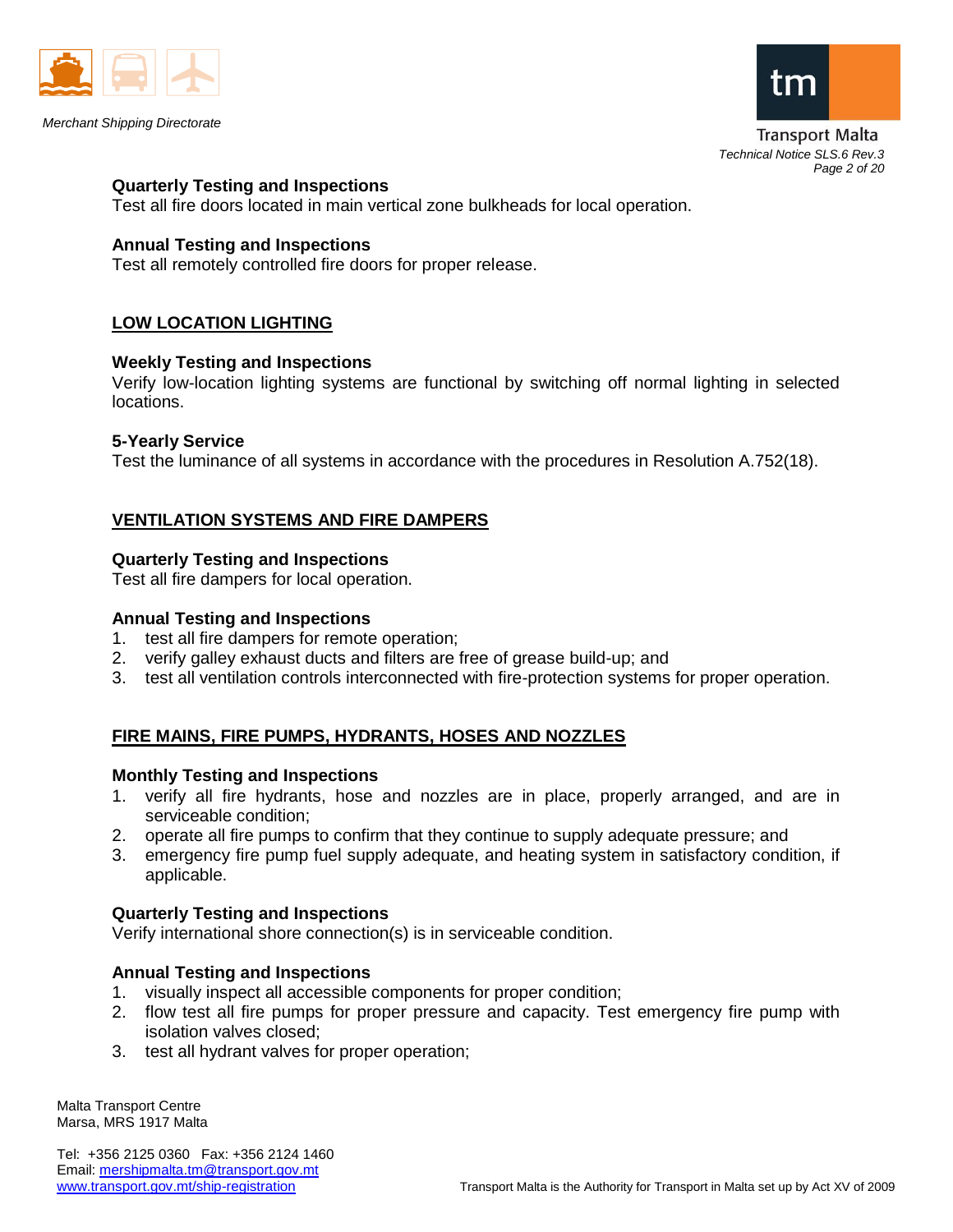



Transport Malta *Technical Notice SLS.6 Rev.3 Page 3 of 20*

- 4. pressure test a sample of fire hoses at the maximum fire main pressure, so that all fire hoses are tested within five years;
- 5. verify all fire pump relief valves, if provided, are properly set;
- 6. examine all filters/strainers to verify they are free of debris and contamination; and
- 7. nozzle size/type correct, maintained and working.

## **FIREFIGHTER'S OUTFIT**

### **Monthly Testing and Inspections**

Verify lockers providing storage for fire-fighting equipment contain their full inventory and equipment is in serviceable condition.

### **SELF-CONTAINED BREATHING APPARATUS (SCBA)**

#### **Spare Charges**

The following spare charges are to be provided for each SCBA

| SHIP TYPE                                                 | <b>SPARE CHARGES</b> |
|-----------------------------------------------------------|----------------------|
| Cargo ship without dedicated cylinder recharging facility |                      |
| Cargo ship with dedicated cylinder recharging facility    |                      |
| Passenger ship carrying less than 36 passengers           |                      |
| Passenger ships carrying more than 36 passengers          | At least 2           |

### **Weekly Testing and Inspections**

A general examination of the SCBA, including cylinder gauges to confirm they are in the correct pressure range.

### **Annual Testing and Inspections**

- 1. Check SCBA air recharging system(s), if provided, for air quality at a laboratory that is accredited to ISO/IEC 17025:2005, in accordance with BS-EN 12021 – *Respiratory protective devices – compressed air for breathing apparatus* or an equivalent national standard;
- 2. Check SCBA face masks and air demand valves are in serviceable condition; and
- 3. Check SCBA according to maker's instructions.

### **5-Yearly Service**

- 1. Steel cylinders should be tested at an approved shore-based servicing station at the test pressure stipulated by the manufacturer and/or Recognized Organization.
- 2. Aluminium and composite cylinders should be tested at an approved shore-based servicing station at the intervals and the test pressure stipulated by the manufacturer and/or Recognized Organization.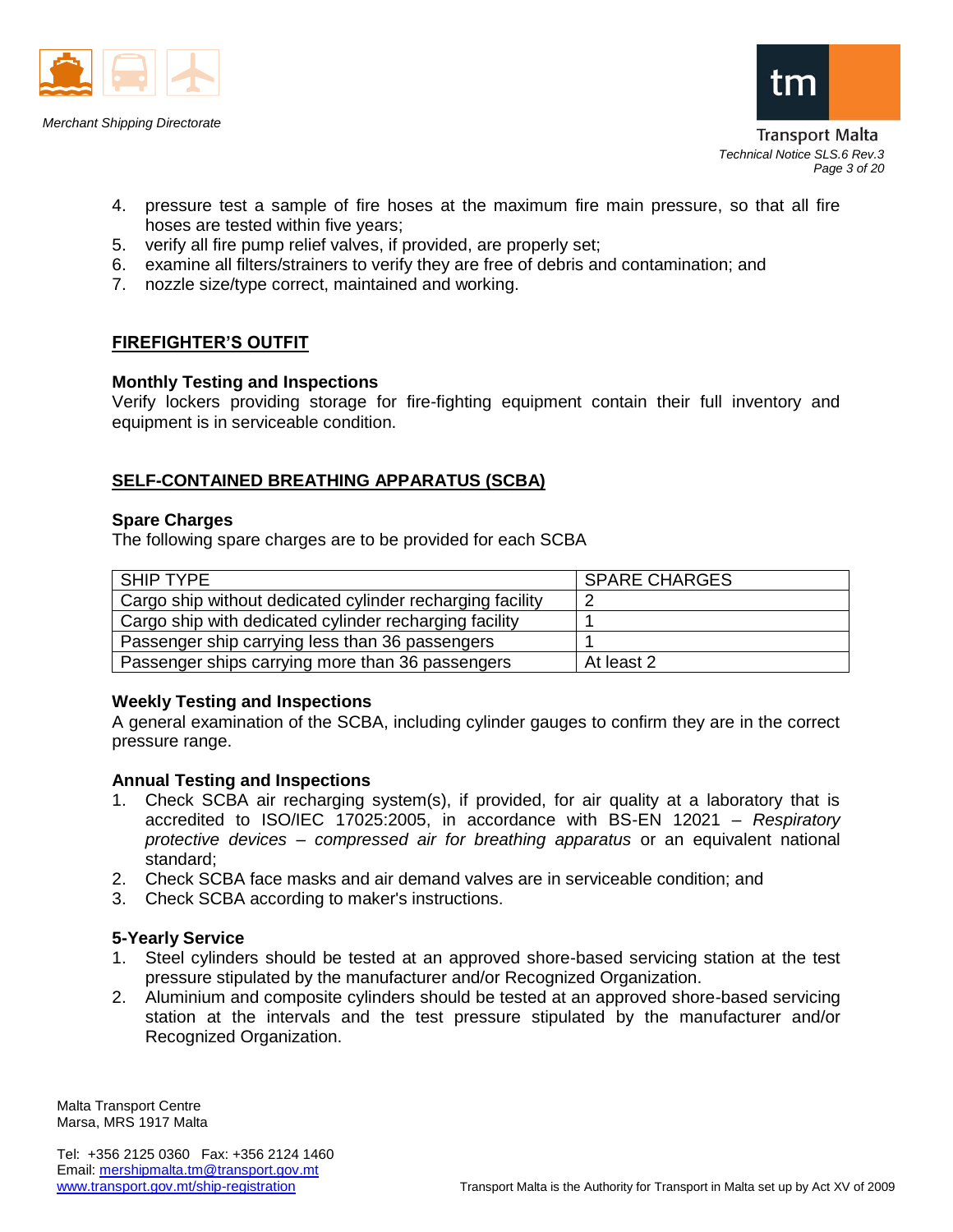



Transport Malta *Technical Notice SLS.6 Rev.3 Page 4 of 20*

### **EMERGENCY ESCAPE BREATHING DEVICES (EEBDs)**

#### **Maintenance and Records**

Maintenance shall be carried out by the ship's crew in accordance with the manufacturer's instruction. Records of inspections and maintenance shall be duly maintained.

#### **Weekly Testing and Inspections**

A general examination of the EEBDs, including cylinder gauges to confirm they are in the correct pressure range.

#### **Annual Testing and Inspections**

Check EEBDs' according to maker's instructions.

#### **Hydrostatic Pressure Test**

Hydrostatic pressure testing shall be carried out at the intervals specified by the manufacturer at a shore based testing facility and records of pressure tests are to be maintained.

### **MARINE PORTABLE FIRE EXTINGUISHERS**

#### **Instructions and Records**

Manufacturer's instructions for recharging marine portable fire extinguishers should be available for use on board. Records of inspection, maintenance and tests should be maintained.

#### **Spare Charges**

- 1. For extinguishers of the same type that are capable of being recharged on board, spare charges shall be provided for 100% of the first 10 fire extinguishers and for 50% of the remaining extinguishers. Not more than a total of 60 spare charges need to be provided.
- 2. For extinguishers that cannot be recharged on board, additional extinguishers of the same quantity, type and capacity shall be provided for 100% of the first 10 extinguishers and for 50% of the remaining extinguishers. Not more than a total of 60 additional extinguishers need to be provided.

### **Annual Testing and Inspections**

- 1. Service and inspection may be carried out by a ship's officer (appointed by the Company) in accordance with the established and dedicated maintenance schedule of the Safety Management System. The manufacturer's instructions in addition to the below guidance shall be taken into account. On board servicing and inspection is restricted to extinguishers of the non-permanently pressurized type.
- 2. Servicing and inspection of the permanently-pressurized extinguishers shall be carried out at a shore servicing facility.
- 3. Water and foam charges to be removed to a clean container. If they are to be reused check if it is still suitable for further use. Check any charge container.
- 4. If powder charges are to be re-used, ascertained that the powder is free flowing and that there is no evidence of caking lumps or foreign bodies.
- 5. Gas cartridges to be checked for damage and corrosion

Malta Transport Centre Marsa, MRS 1917 Malta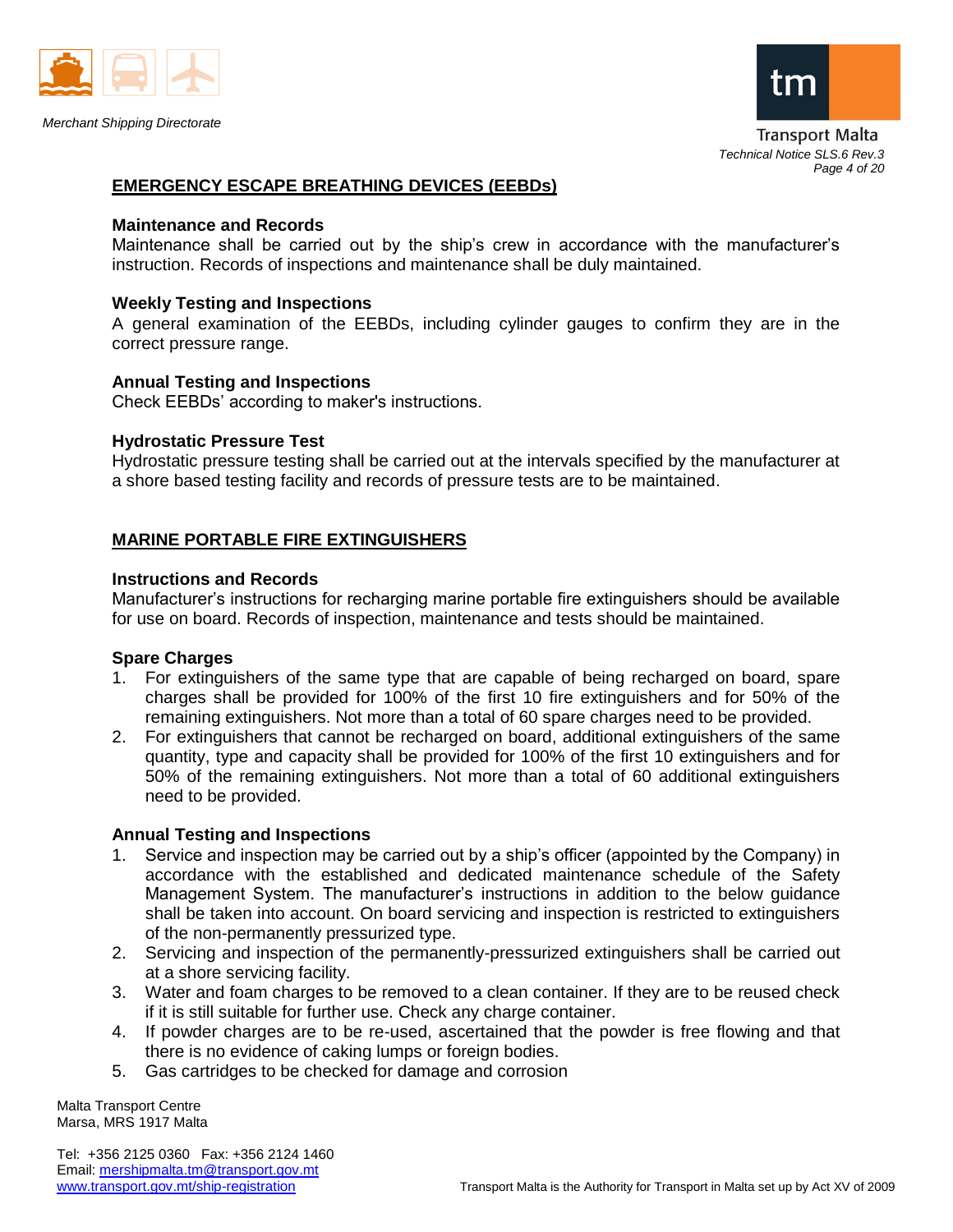



Transport Malta *Technical Notice SLS.6 Rev.3 Page 5 of 20*

## **5-Yearly Service**

At least one extinguisher of each type manufactured in the same year and kept on board a ship should be test discharged as part of a fire drill.

- 1. Periodic inspection and inspection after discharge test should comprise of the following:
- 1.1 Prove clear passage by blowing through vent holes and vent devices in the cap. Check hose, nozzle strainer, discharge tube and breather valve, as applicable. Check the operating and discharge control. Clean and lubricate as required.
- 1.2 Check that the safety pin is removable and that the lever is undamaged.
- 1.3 Examine for damage and corrosion. Weigh the cartridge to ascertain that it is within prescribed limits.
- 1.4 Check o-rings and replace hose diaphragms if fitted.
- 1.5 Inspect the interior, check for corrosion and lining deterioration. Check separate containers for leakage or damage.
- 1.6 examine the body and check internally for corrosion and lining deterioration.
- 2. Inspection after recharge should comprise of the following:
- 2.1 Replace the charge in accordance with the manufacturer's instructions.
- 2.2 Reassemble the extinguisher in accordance with the manufacturer's instructions.
- 2.3 Fill in entry on maintenance label, including full weight.
- 2.4 Check the mounting bracket or stand.
- 2.5 Complete a report on the state of maintenance of the extinguishers.

### **10-Yearly Service**

- 1. Periodic inspection and inspection after discharge test should comprise of the following:
- 1.1 Prove clear passage by blowing through vent holes and vent devices in the cap. Check hose, nozzle strainer, discharge tube and breather valve, as applicable. Check the operating and discharge control. Clean and lubricate as required.
- 1.2 Check that the safety pin is removable and that the lever is undamaged.
- 1.3 Examine for damage and corrosion. Weigh the cartridge to ascertain that it is within prescribed limits.
- 1.4 Check o-rings and replace hose diaphragms if fitted. Inspect the interior, check for corrosion and lining deterioration. Check separate containers for leakage or damage.
- 1.5 Examine the body and check internally for corrosion and lining deterioration.
- 1.6 Extinguishers and propellant cartridges should be hydraulically tested in accordance with the manufacturer's instructions. Notwithstanding, whenever the loss in pressure of permanently pressurized marine portable fire- extinguishers exceeds 10% of the nominal pressure the extinguishers shall be hydrostatically pressure tested before being recharged.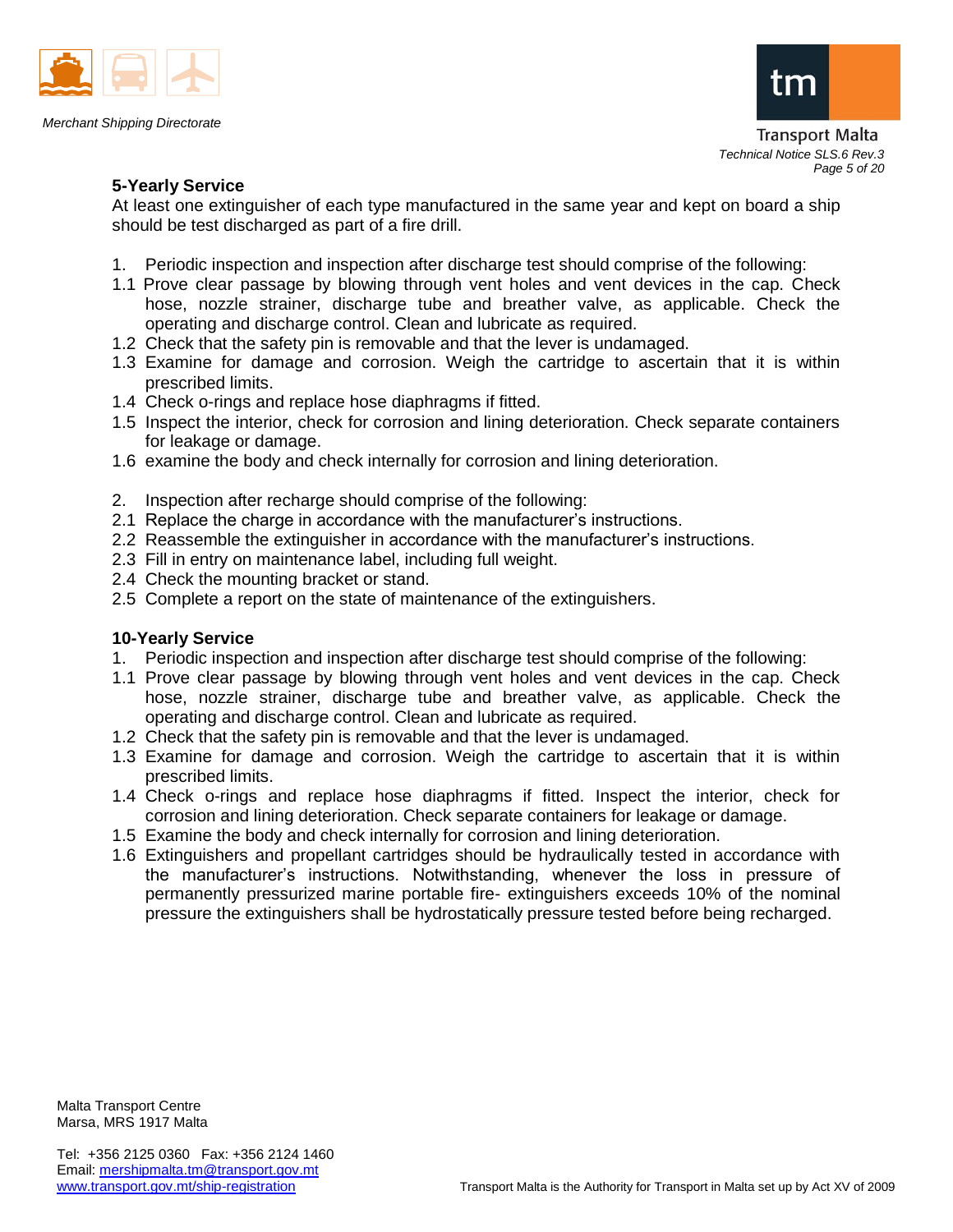





Transport Malta *Technical Notice SLS.6 Rev.3 Page 6 of 20*

The test pressures should be in accordance with the following table.

| <b>Fire Extinguishers and Propellant Cartridges</b> | <b>Test Pressure</b>          |
|-----------------------------------------------------|-------------------------------|
| Water                                               | At least 1.5 times w.p.       |
| Foam                                                | (or 2 $N/mm^2$ if the w.p. is |
| <b>Dry Chemical</b>                                 | unknown)                      |
| Powder (permanently pressurized)                    |                               |
| Powder (non-permanently pressurized)                |                               |
| <b>Carbon Dioxide</b>                               | At least 25 N/mm <sup>2</sup> |
| <b>Propellant Cartridges</b>                        | At least 2 times w.p.         |
| $CO2$ type with safety devices                      | or 25 $N/mm^2$                |
| $CO2$ type without safety devices                   | or 35 $N/mm2$                 |

w.p. – working pressure

During statutory surveys the attending Surveyor of the Recognized Organization may request hydrostatic pressure testing if the condition of the fire-extinguisher(s) so warrant. The test date and test pressure should be "hard-stamped" on the cylinders of CO2 extinguishers and on propellant cartridges. As regards extinguishers of a type other than CO2 the test date and test pressure should be entered in the tag attached to the extinguisher.

- 2. Inspection after recharge should comprise of the following:
- 2.1 Replace the charge in accordance with the manufacturer's instructions.
- 2.2 Reassemble the extinguisher in accordance with the manufacturer's instructions.
- 2.3 Fill in entry on maintenance label, including full weight.
- 2.4 Check the mounting bracket or stand.
- 2.5 Complete a report on the state of maintenance of the extinguishers.

## **PORTABLE FOAM APPLICATORS**

### **Monthly Testing and Inspections**

Verify all portable foam applicators are in place, properly arranged, and are in proper condition.

### **Annual Testing and Inspections**

- 1. verify all portable foam applicators are set to the correct proportioning ratio for the foam concentrate supplied and the equipment is in proper order;
- 2. verify all portable containers or portable tanks containing foam concentrate remain factory sealed, and the manufacturer's recommended service life interval has not been exceeded;
- 3. portable containers or portable tanks containing foam concentrate, excluding protein based concentrates, less than 10 years old, that remain factory sealed can normally be accepted without the periodical foam control tests required in MSC.1/Circ.1312 being carried out;
- 4. protein based foam concentrate portable containers and portable tanks should be thoroughly checked and, if more than five years old, the foam concentrate should be subjected to the periodical foam control tests required in MSC.1/Circ.1312, or renewed; and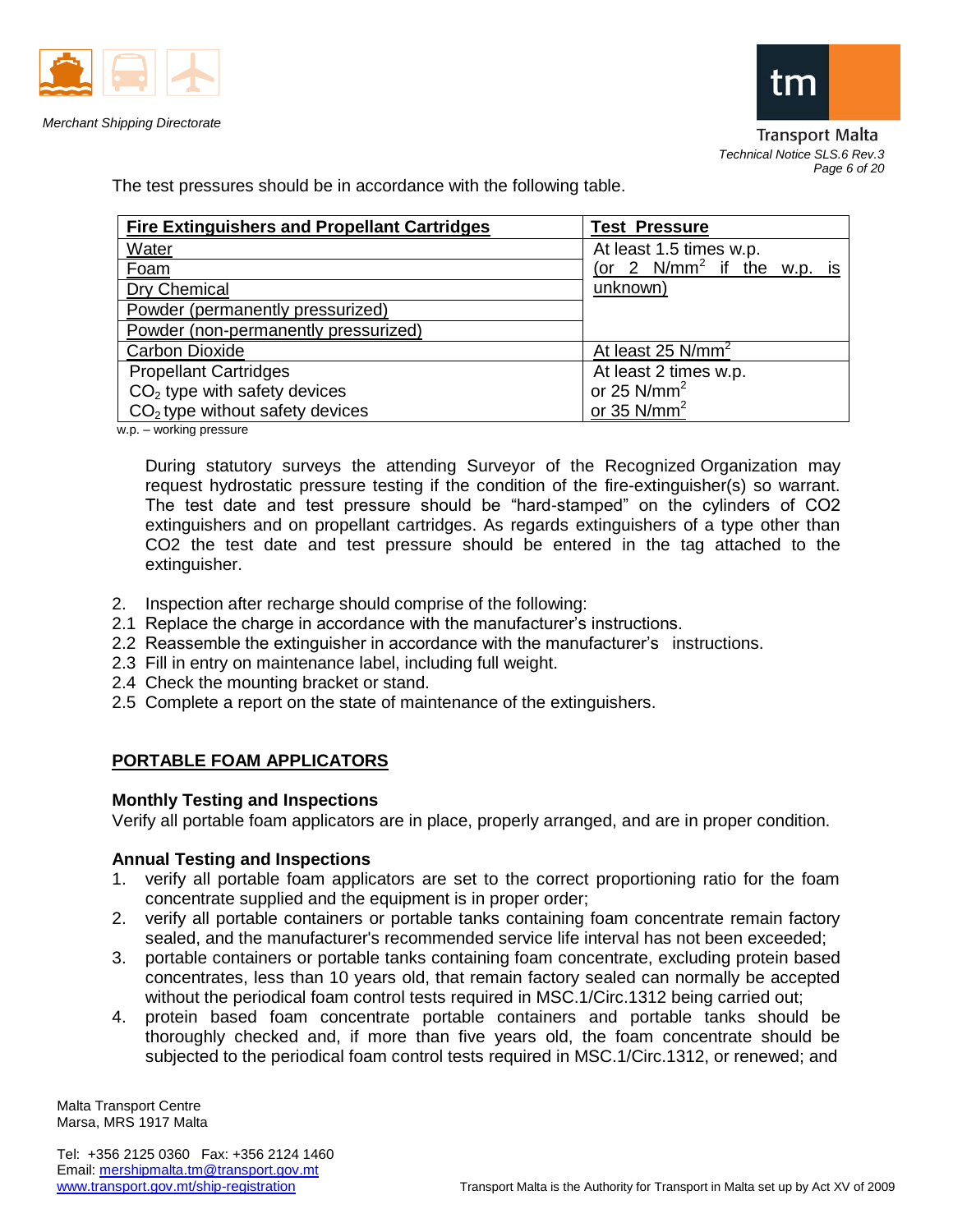



Transport Malta *Technical Notice SLS.6 Rev.3 Page 7 of 20*

5. the foam concentrates of any non-sealed portable containers and portable tanks, and portable containers and portable tanks where production data is not documented, should be subjected to the periodical foam control tests required in MSC.1/Circ.1312.

## **WHEELED (MOBILE) FIRE EXTINGUISHERS**

### **Monthly Testing and Inspections**

Verify all extinguishers are in place, properly arranged, and are in proper condition.

#### **Annual Testing and Inspections**

- 1. perform periodical inspections in accordance with the manufacturer's instructions;
- 2. visually inspect all accessible components for proper condition;
- 3. check the hydrostatic test date of each cylinder; and
- 4. for dry powder extinguishers, invert extinguisher to ensure powder is agitated.

#### **5-Yearly Service**

Visually examine at least one extinguisher of each type manufactured in the same year and kept on board.

#### **10-Yearly Service**

All extinguishers together with propellant cartridges should be hydrostatically tested in accordance with recognized standards or the manufacturer's instructions at an approved servicing and testing station.

### **GALLEY DEEP FAT COOKING FIRE-EXTINGUISHING SYSTEMS**

#### **Annual Testing and Inspections**

Check galley and deep fat cooking fire-extinguishing systems in accordance with the manufacturer's instructions.

### **FIXED AEROSOL EXTINGUISHING SYSTEMS**

#### **Monthly Testing and Inspections**

- 1. verify all electrical connections and/or manual operating stations are properly arranged, and are in proper condition; and
- 2. verify the actuation system/control panel circuits are within manufacturer's specifications.

### **Annual Testing and Inspections**

Verify condensed or dispersed aerosol generators have not exceeded their mandatory replacement date. Pneumatic or electric actuators should be demonstrated working, as far as practicable.

Malta Transport Centre Marsa, MRS 1917 Malta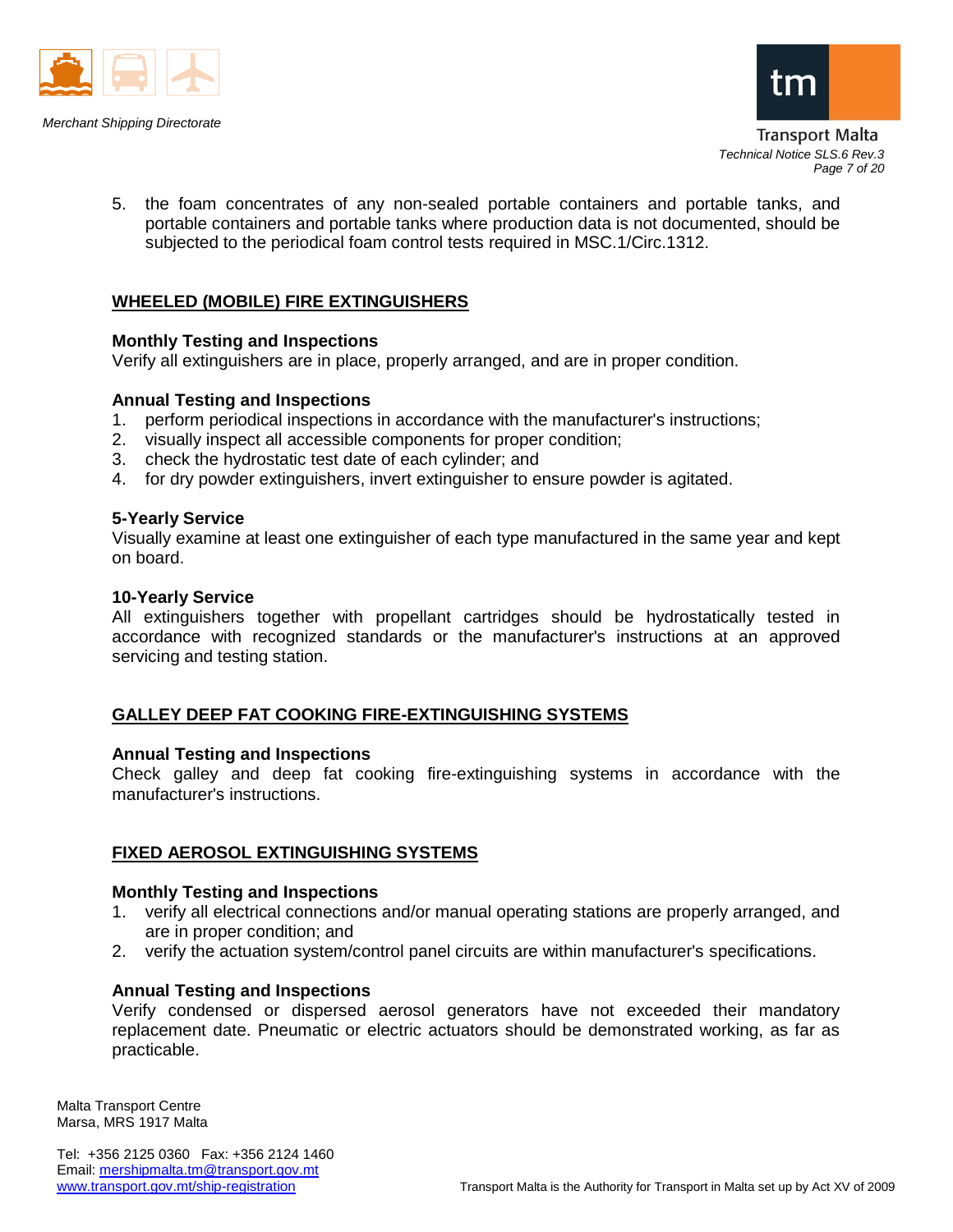



Transport Malta *Technical Notice SLS.6 Rev.3 Page 8 of 20*

#### **10-Yearly Service**

Condensed or dispersed aerosol generators to be renewed in accordance with manufacturer's recommendations.

### **FIXED DRY CHEMICAL POWDER SYSTEMS**

### **Monthly Testing and Inspections**

Verify all control and section valves are in the proper open or closed position, and all pressure gauges are in the proper range.

### **Annual Testing and Inspections**

- 1. visually inspect all accessible components for proper condition;
- 2. verify the pressure regulators are in proper order and within calibration; and
- 3. agitate the dry chemical powder charge with nitrogen in accordance with system manufacturer's instructions.

(Note: Due to the powder's affinity for moisture, any nitrogen gas introduced for agitation must be moisture free.)

### **Biennial Testing and Inspections**

- 1. blow dry nitrogen through the discharge piping to confirm that the pipe work and nozzles are clear of any obstructions;
- 2. operationally test local and remote controls and section valves;
- 3. verify the contents of propellant gas cylinders (including remote operating stations);
- 4. test a sample of dry chemical powder for moisture content; and
- 5. subject the powder containment vessel, safety valve and discharge hoses to a full working pressure test.

### **10-Yearly Service**

Subject all powder containment vessels to hydrostatic or non-destructive testing carried out by an accredited service agent.

### **FOAM FIRE-EXTINGUISHING SYSTEM**

#### **Monthly Testing and Inspections**

Verify all control and section valves are in the proper open or closed position, and all pressure gauges are in the proper range.

### **Quarterly Testing and Inspections**

Verify the proper quantity of foam concentrate is provided in the foam system storage tank.

### **Annual Testing and Inspections**

- 1. visually inspect all accessible components for proper condition;
- 2. functionally test all fixed system audible alarms;

Malta Transport Centre Marsa, MRS 1917 Malta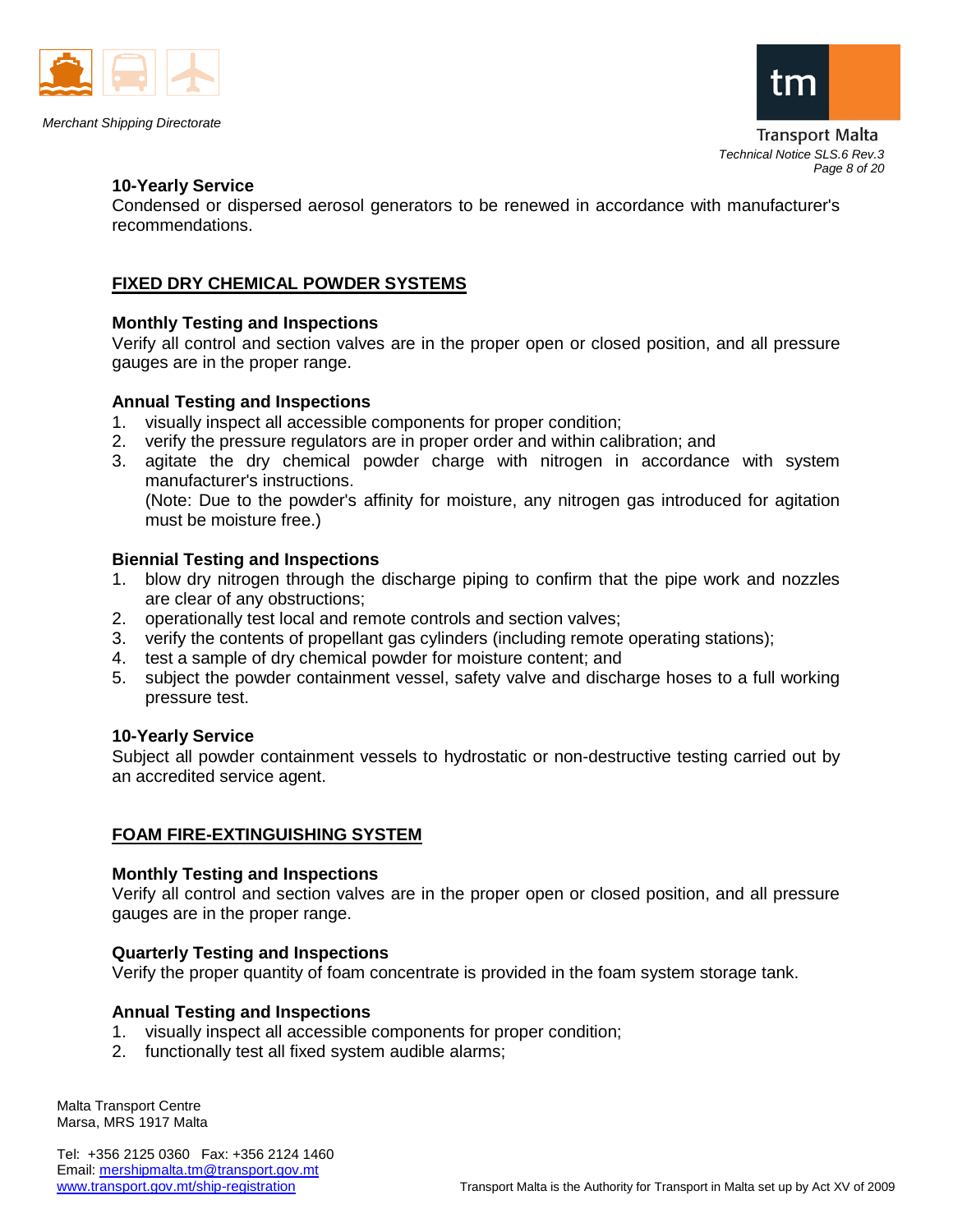



Transport Malta *Technical Notice SLS.6 Rev.3 Page 9 of 20*

- 3. flow test all water supply and foam pumps for proper pressure and capacity, and confirm flow at the required pressure in each section (Ensure all piping is thoroughly flushed with fresh water after service.);
- 4. test all system cross connections to other sources of water supply for proper operation;
- 5. verify all pump relief valves, if provided, are properly set;
- 6. examine all filters/strainers to verify they are free of debris and contamination;
- 7. verify all control/section valves are in the correct position;
- 8. blow dry compressed air or nitrogen through the discharge piping or otherwise confirm the pipework and nozzles of high expansion foam systems are clear of any obstructions, debris and contamination. This may require the removal of nozzles, if applicable;
- 9. samples of all foam concentrates carried on board are to be subjected to the periodical control tests in MSC.1/Circ.1312, for low expansion foam, or MSC/Circ.670 for high expansion foam at an approved independent/manufacturer laboratory. (Note: Except for non-alcohol resistant foam, the first test need not be conducted until 3 years after being supplied to the ship.); and
- 10. test all fuel shut-off controls connected to fire-protection systems for proper operation.

### **5-Yearly Service**

- 1. perform internal inspection of all control valves;
- 2. flush all high expansion foam system piping with fresh water, drain and purge with air;
- 3. check all nozzles to prove they are clear of debris; and
- 4. test all foam proportioners or other foam mixing devices to confirm that the mixing ratio tolerance is within +30 to -10% of the nominal mixing ratio defined by the system approval.

## **WATER MIST, WATER SPRAY AND SPRINKLER SYSTEM**

### **Weekly Testing and Inspections**

- 1. verify all control panel indicators and alarms are functional;
- 2. visually inspect pump unit and its fittings; and
- 3. check the pump unit valve positions, if valves are not locked, as applicable.

### **Monthly Testing and Inspections**

- 1. verify all control, pump unit and section valves are in the proper open or closed position;
- 2. verify sprinkler pressure tanks or other means have correct levels of water;
- 3. test automatic starting arrangements on all system pumps so designed;
- 4. verify all standby pressure and air/gas pressure gauges are within the proper pressure ranges; and
- 5. test a selected sample of system section valves for flow and proper initiation of alarms. (Note – The valves selected for testing should be chosen to ensure that all valves are tested within a one-year period.)

### **Quarterly Testing and Inspection**

Assess system water quality in the header tank and pump unit against the manufacturer's water quality guidelines.

Malta Transport Centre Marsa, MRS 1917 Malta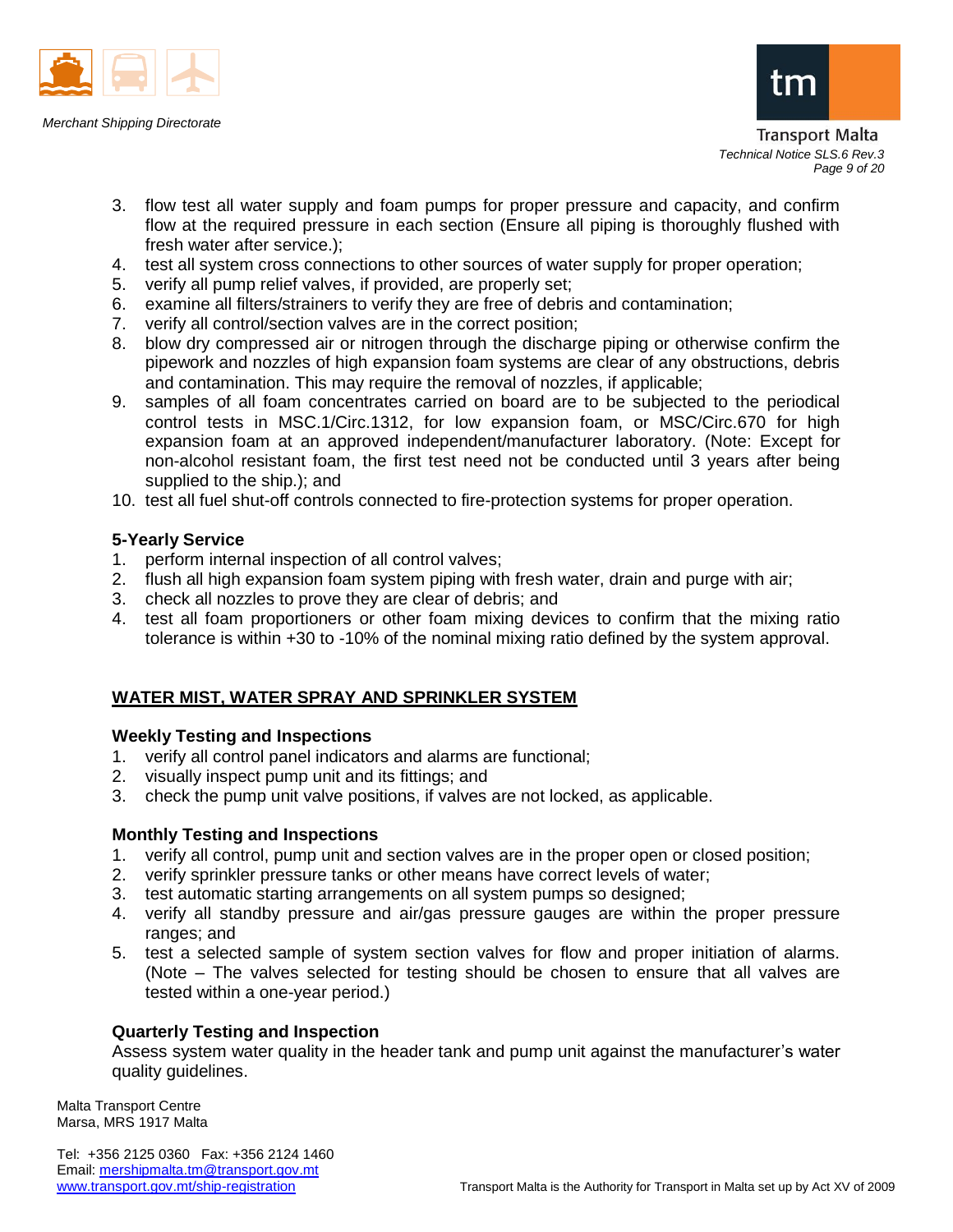



Transport Malta *Technical Notice SLS.6 Rev.3 Page 10 of 20*

## **Annual Testing and Inspections**

- 1. verify proper operation of all water mist, water-spray and sprinkler systems using the test valves for each section;
- 2. visually inspect all accessible components for proper condition;
- 3. externally examine all high pressure cylinders for evidence of damage or corrosion;
- 4. check the hydrostatic test date of all high pressure cylinders;
- 5. functionally test all fixed system audible and visual alarms;
- 6. flow test all pumps for proper pressure and capacity;
- 7. test all antifreeze systems for adequate freeze protection;
- 8. test all system cross connections to other sources of water supply for proper operation;
- 9. verify all pump relief valves, if provided, are properly set;
- 10. examine all filters/strainers to verify they are free of debris and contamination;
- 11. verify all control/section valves are in the correct position;
- 12. blow dry compressed air or nitrogen through the discharge piping of dry pipe systems, or otherwise confirm the pipework and nozzles are clear of any obstructions. This may require the removal of nozzles, if applicable;
- 13. test emergency power supply switchover, where applicable;
- 14. visually inspect all sprinklers focusing in areas where sprinklers are subject to aggressive atmosphere (like saunas, spas, kitchen areas) and subject to physical damage (like luggage handling areas, gyms, play rooms, etc.) so that all sprinklers are inspected within one year. Sprinklers with obvious external damage, including paint, should be replaced and not included in the number of sprinklers tested in subparagraph .17;
- 15. check for any changes that may affect the system such as obstructions by ventilation ducts, pipes, etc.;
- 16. test a minimum of one section in each open head water mist system by flowing water through the nozzles. The sections tested should be chosen so that all sections are tested within a five-year period; and
- 17. test automatic sprinklers and automatic water mist nozzles in accordance with the flow charts *Part 1 – Basic Testing* and *Part 2 – Extended Testing*.
- 18. during basic testing, and extended testing when applicable, of automatic sprinkler heads/nozzles as outlined in subparagraph 17, water quality testing should be conducted in each corresponding piping section. Note – should a tested sprinkler fail, assessing the corresponding water quality at that time would assist in determining the cause of failure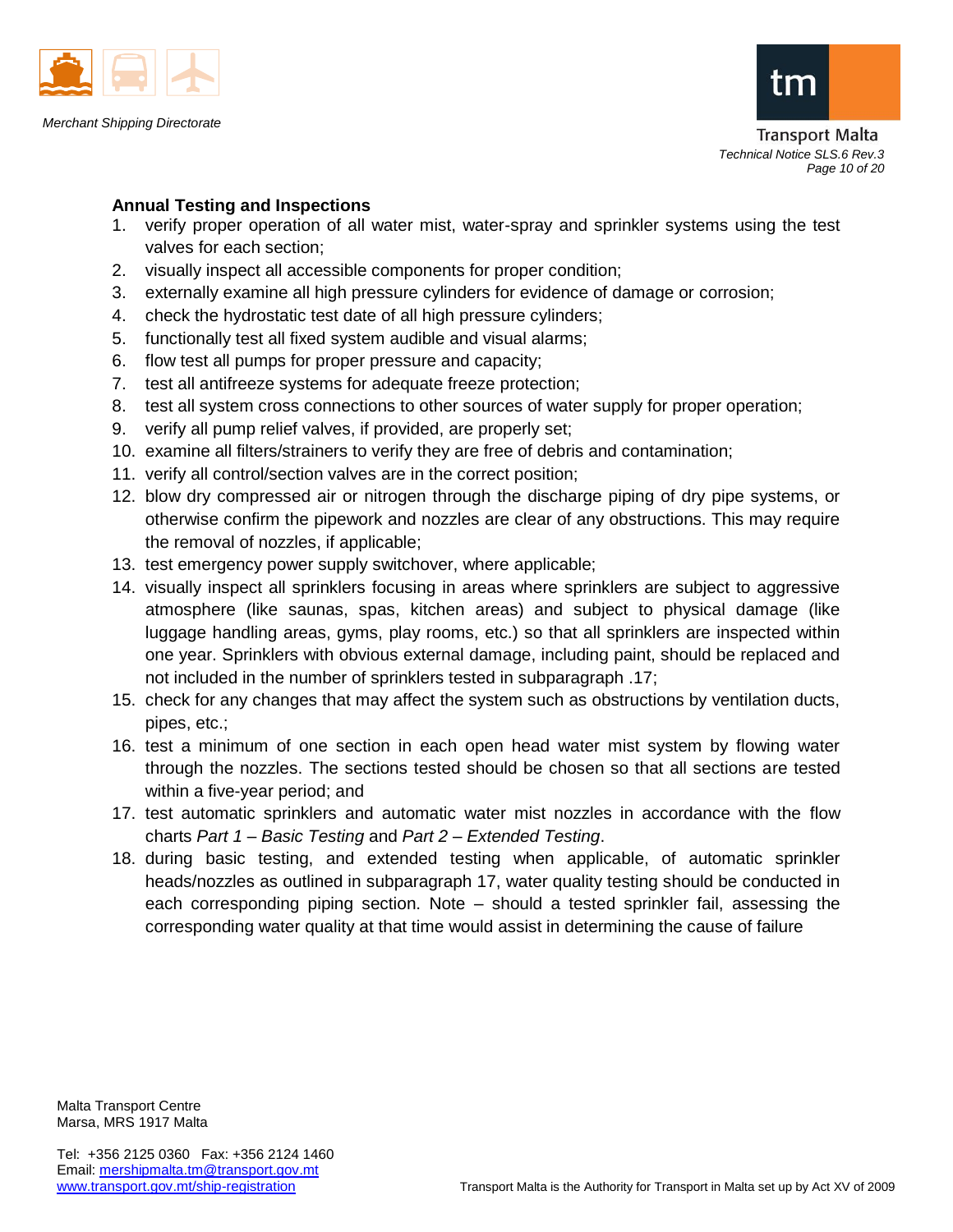

*Merchant Shipping Directorate*



**Transport Malta** *Technical Notice SLS.6 Rev.3 Page 11 of 20*



Malta Transport Centre Marsa, MRS 1917 Malta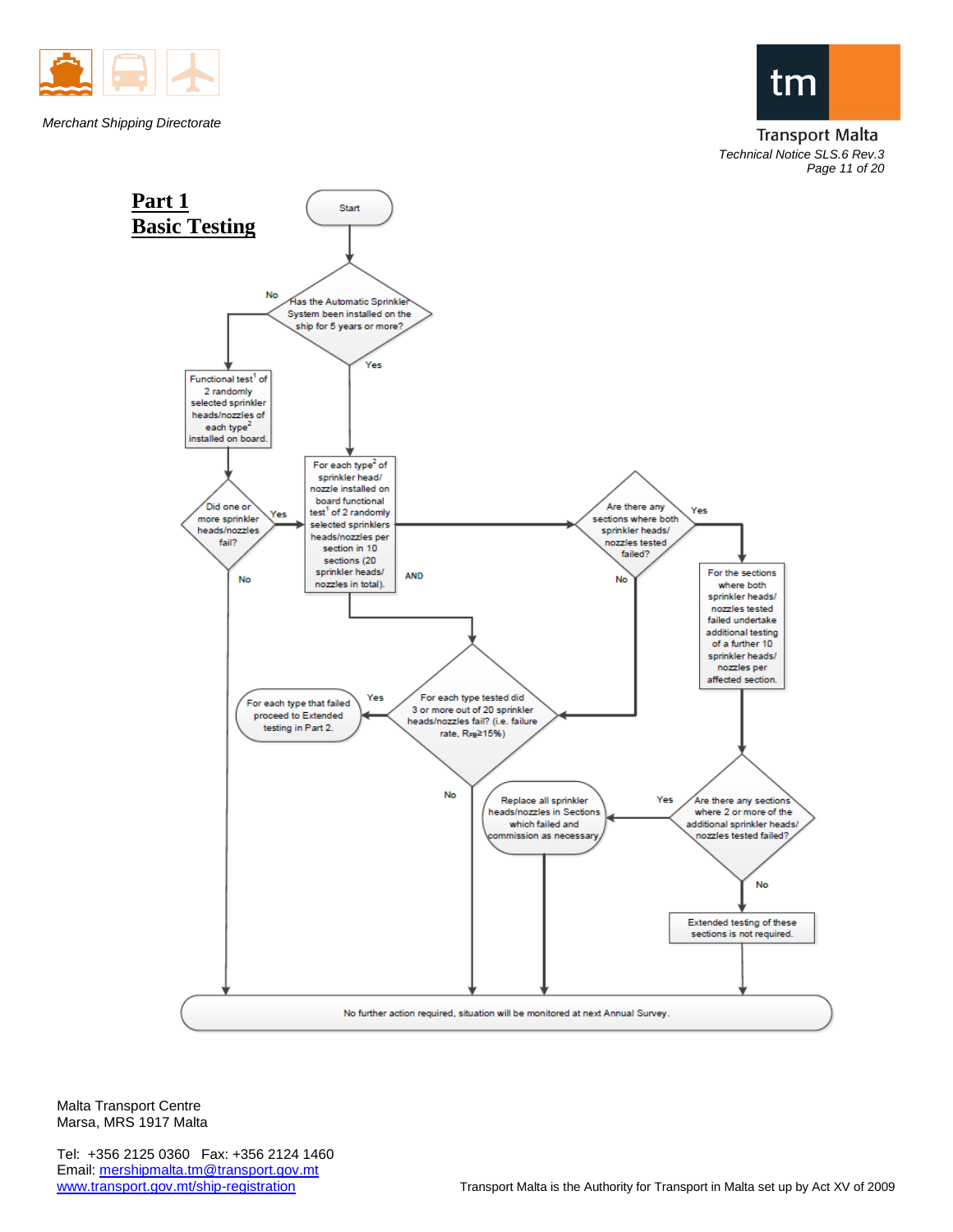



#### **Transport Malta** *Technical Notice SLS.6 Rev.3 Page 12 of 20*



Explanatory Notes to flow charts *Part 1 – Basic Testing* and *Part 2 – Extended Testing*

Malta Transport Centre Marsa, MRS 1917 Malta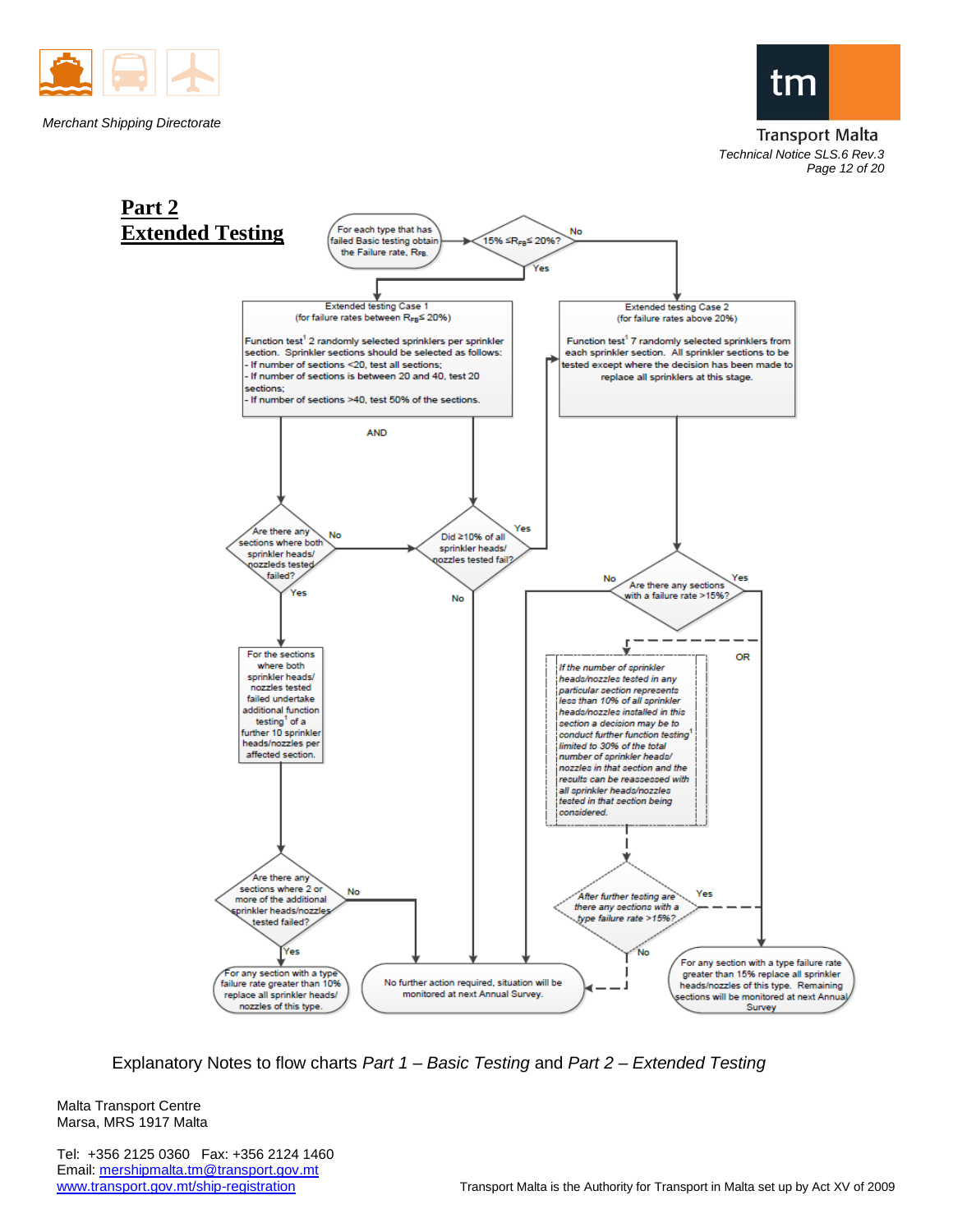

*Merchant Shipping Directorate*



Transport Malta *Technical Notice SLS.6 Rev.3 Page 13 of 20*

- 1 *Functional Test* is defined as a test that demonstrates the operation and flow of water from sprinkler head/nozzle.
- 2 *Type* is defined as each different manufacturer model of sprinkler head/nozzle.
- 3 *Static/standby pressure* is defined as the constant pressure maintained in the system at all times prior to activation.
- 4 All testing should be carried out at static/standby pressure.
- 5 *Failure rate* (R<sub>FB</sub>) is the number of sprinkler heads/nozzles to fail testing divided by test sample size multiplied by 100.

### **5-Yearly Service**

- 1. flush all ro-ro deck deluge system piping with water, drain and purge with air;
- 2. perform internal inspection of all control/section valves; water quality testing should be conducted in all corresponding piping sections, if not previously tested as outlined in paragraph 18 of section *Annual Testing and Inspections* within the last five years;
- 3. check condition of any batteries, or renew in accordance with manufacturer's recommendations; and
- 4. for each section where the water is refilled after being drained or flushed, water quality should meet manufacturer's guidelines. Testing of the renewed water quality should be conducted and recorded as a baseline reference to assist future water quality monitoring for each corresponding section

### **10-Yearly Service**

Perform a hydrostatic test and internal examination for gas and water pressure cylinders according to EN 1968:2002 + A1.

## **FIXED GAS FIRE-EXTINGUISHING SYSTEMS (OTHER THAN CO2)**

### **Weekly Testing and Inspections**

- 1. verify all fixed fire-extinguishing system control panel indicators are functional by operating the lamp/indicator test switch; and
- 2. verify all control/section valves are in the correct position.

## **Monthly Testing and Inspections**

Verify containers/cylinders fitted with pressure gauges are in the proper range and the installation free from leakage.

### **Annual Testing and Inspections**

- 1. visually inspect all accessible components for proper condition;
- 2. externally examine all high pressure cylinders for evidence of damage or corrosion;
- 3. check the hydrostatic test date of all storage containers;
- 4. functionally test all fixed system audible and visual alarms;
- 5. verify all control/section valves are in the correct position;
- 6. check the connections of all pilot release piping and tubing for tightness;
- 7. examine all flexible hoses in accordance with manufacturer's recommendations;
- 8. test all fuel shut-off controls connected to fire-protection systems for proper operation;

Malta Transport Centre Marsa, MRS 1917 Malta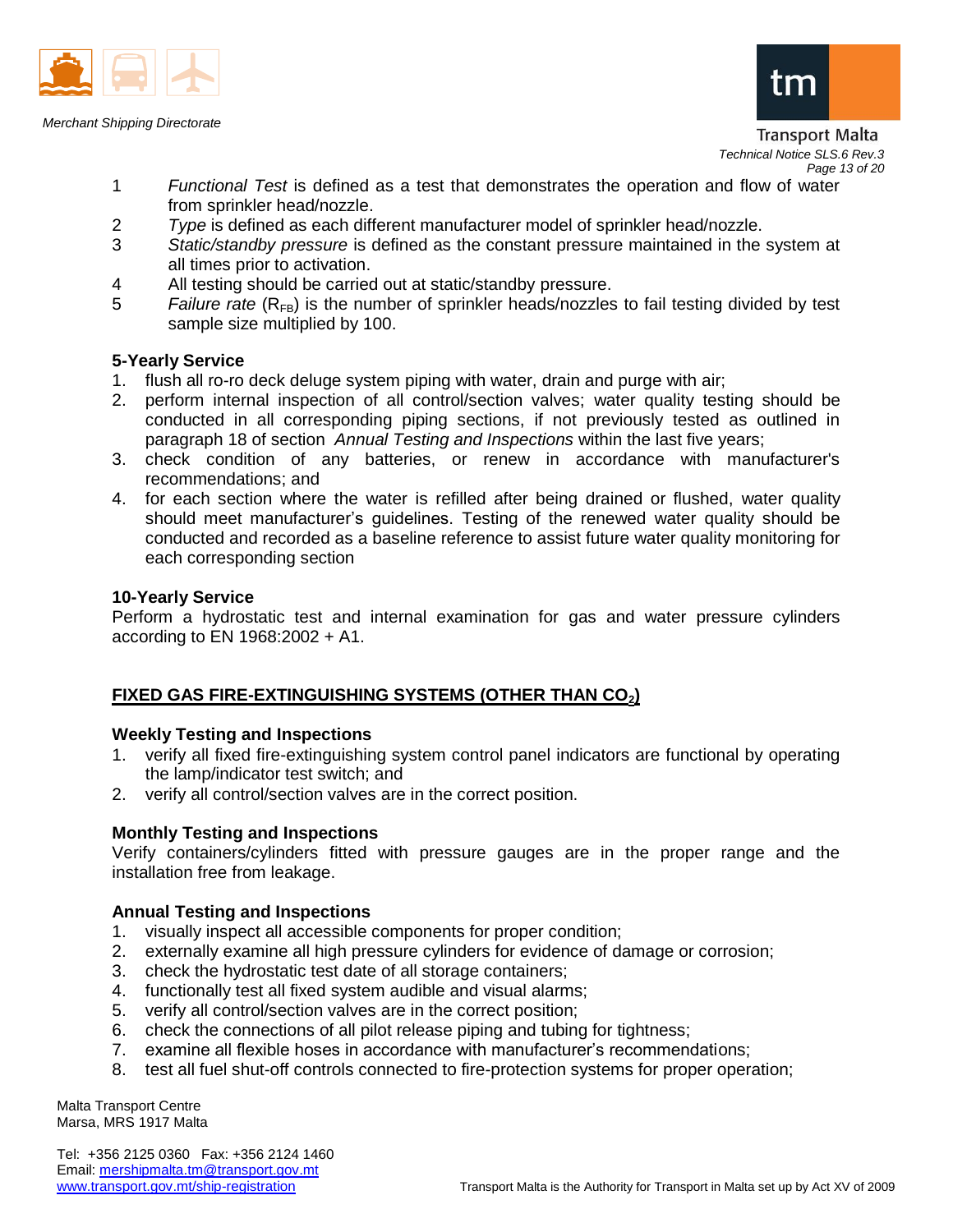



Transport Malta *Technical Notice SLS.6 Rev.3 Page 14 of 20*

- 9. the boundaries of the protected space should be visually inspected to confirm that no modifications have been made to the enclosure that have created openings that cannot be closed and thus would render the system ineffective; and
- 10. if cylinders are installed inside the protected space, verify the integrity of the double release lines inside the protected space, and check low pressure or circuit integrity monitors on release cabinet, as applicable.

### **Biennial Testing and Inspections**

- 1. all high pressure extinguishing agents cylinders and pilot cylinders should be weighed or have their contents verified by other reliable means to confirm that the available charge in each is above 95 per cent of the nominal charge. Cylinders containing less than 95 per cent of the nominal charge should be refilled; and
- 2. blow dry compressed air or nitrogen through the discharge piping or otherwise confirm the pipe work and nozzles are clear of any obstructions. This may require the removal of nozzles, if applicable.

### **5-Yearly Service**

Perform internal inspection of all control valves.

### **10-Yearly Service**

- 1. perform a hydrostatic test and internal examination of 10 per cent of the system's extinguishing agent and pilot cylinders. If one or more cylinders fail, a total of 50 per cent of the onboard cylinders should be tested. If further cylinders fail, all cylinders should be tested;
- 2. flexible hoses should be replaced at the intervals recommended by the manufacturer and not exceeding every 10 years;

## **FIXED HIGH PRESSURE CARBON DIOXIDE FIRE-EXTINGUISHING SYSTEMS**

### **Monthly Testing and Inspections**

A general visual inspection should be made of the overall system condition for obvious signs of damage, and should include verification that:

- 1. all stop valves are in the closed position;
- 2. all releasing controls are in the proper position and readily accessible for immediate use;
- 3. all discharge piping and pneumatic tubing is intact and has not been damaged;
- 4. all high pressure cylinders are in place and properly secured; and
- 5. the alarm devices are in place and do not appear damaged.

### **Annual Testing and Inspections**

The following minimum level of maintenance and inspections should be carried out in accordance with the system manufacturer's instructions and safety precautions:

1. the boundaries of the protected space should be visually inspected to confirm that no modifications have been made to the enclosure that have created openings that cannot be closed and thus would render the system ineffective;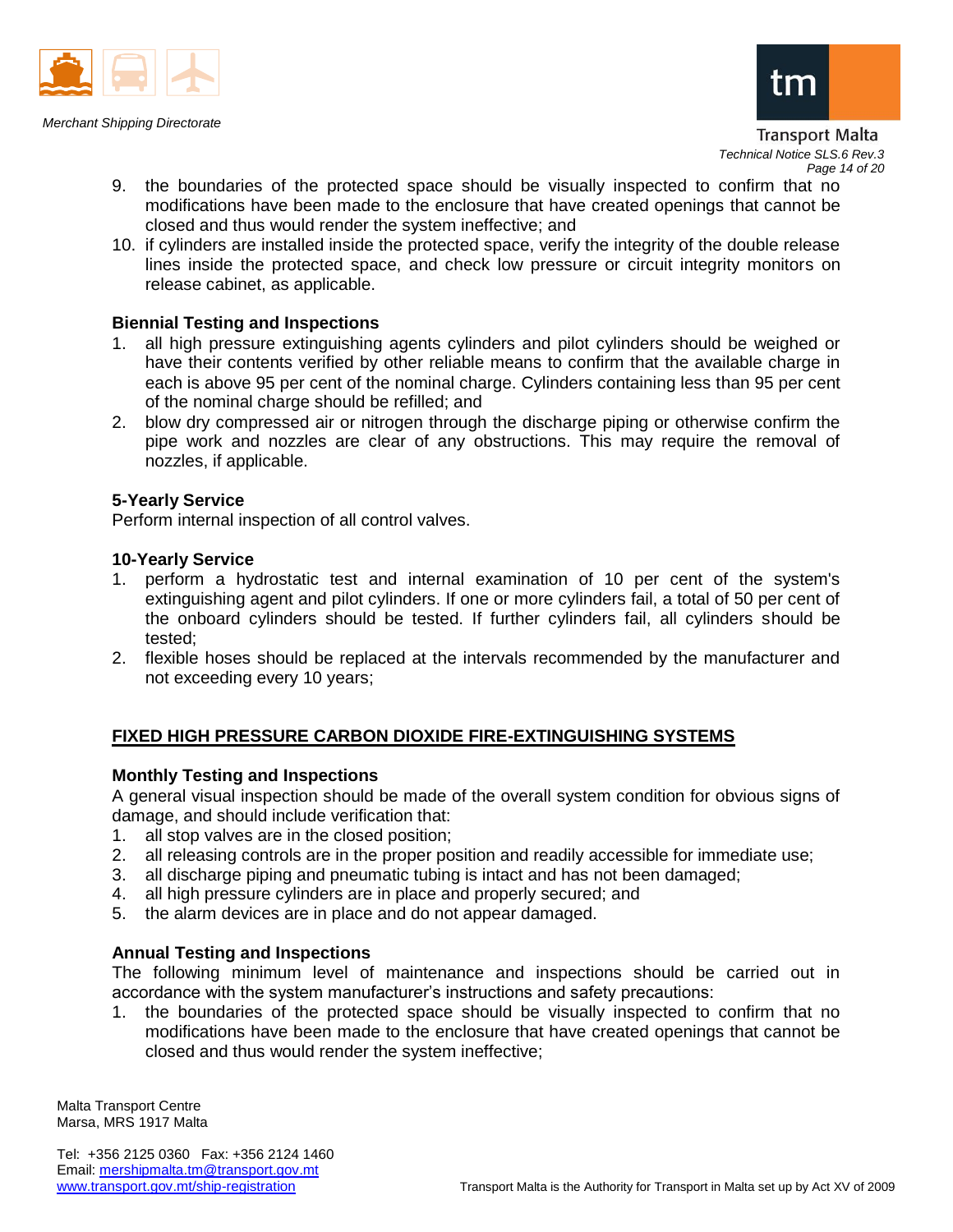

*Merchant Shipping Directorate*



#### Transport Malta *Technical Notice SLS.6 Rev.3 Page 15 of 20*

- 2. all storage containers should be visually inspected for any signs of damage, rust or loose mounting hardware. Cylinders that are leaking, corroded, dented or bulging should be hydrostatically retested or replaced;
- 3. system piping should be visually inspected to check for damage, loose supports and corrosion. Nozzles should be inspected to ensure they have not been obstructed by the storage of spare parts or a new installation of structure or machinery;
- 4. the manifold should be inspected to verify that all flexible discharge hoses and fittings are properly tightened; and
- 5. all entrance doors to the protected space should close properly and should have warning signs, which indicate that the space is protected by a fixed carbon dioxide system and that personnel should evacuate immediately if the alarms sound. All remote releasing controls should be checked for clear operating instructions and indication as to the space served.

## **2 / 3 – Yearly Testing and Inspections**

- 1. At least biennially (intervals of 2 years  $\pm$  3 months) in passenger ships or at each intermediate, periodical or renewal survey in cargo ships, the following maintenance should be carried out (to assist in carrying out the recommended maintenance, examples of service charts are set out in the appendix):
- 1.1 all high pressure cylinders and pilot cylinders should be weighed or have their contents verified by other reliable means to confirm that the available charge in each is above 90% of the nominal charge. Cylinders containing less than 90% of the nominal charge should be refilled.
- 1.2 the hydrostatic test date of all storage containers should be checked.
- 1.3 the discharge piping and nozzles should be tested to verify that they are not blocked.
- 1.4 test should be performed by isolating the discharge piping from the system and flowing dry air or nitrogen from test cylinders or suitable means through the piping.
- 2. At least biennially (intervals of 2 years  $\pm$  3 months) in passenger ships the following maintenance should be carried out by service technicians/specialists that are in possession of a Certificate of Approval as Service Suppliers issued by a Recognized Organization:
- 2.1 where possible, all activating heads should be removed from the cylinder valves and tested for correct functioning by applying full working pressure through the pilot lines. In cases where this is not possible, pilot lines should be disconnected from the cylinder valves and blanked off or connected together and tested with full working pressure from the

release station and checked for leakage. In both cases this should be carried out from one or more release stations when installed. If manual pull cables operate the remote release controls, they should be checked to verify the cables and corner pulleys are in good condition and freely move and do not require an excessive amount of travel to activate the system;

- 2.2 all cable components should be cleaned and adjusted as necessary, and the cable connectors should be properly tightened If the remote release controls are operated by pneumatic pressure, the tubing should be checked for leakage, and the proper charge of the remote releasing station pilot gas cylinders should be verified. All controls and warning devices should function normally, and the time delay, if fitted should prevent the discharge of gas for the required time period; and
- 2.3 after completion of the work, the system should be returned to service. All releasing controls should be verified in the proper position and connected to the correct control

Malta Transport Centre Marsa, MRS 1917 Malta

Tel: +356 2125 0360 Fax: +356 2124 1460 Email: mershipmalta.tm@transport.gov.mt<br>www.transport.gov.mt/ship-registration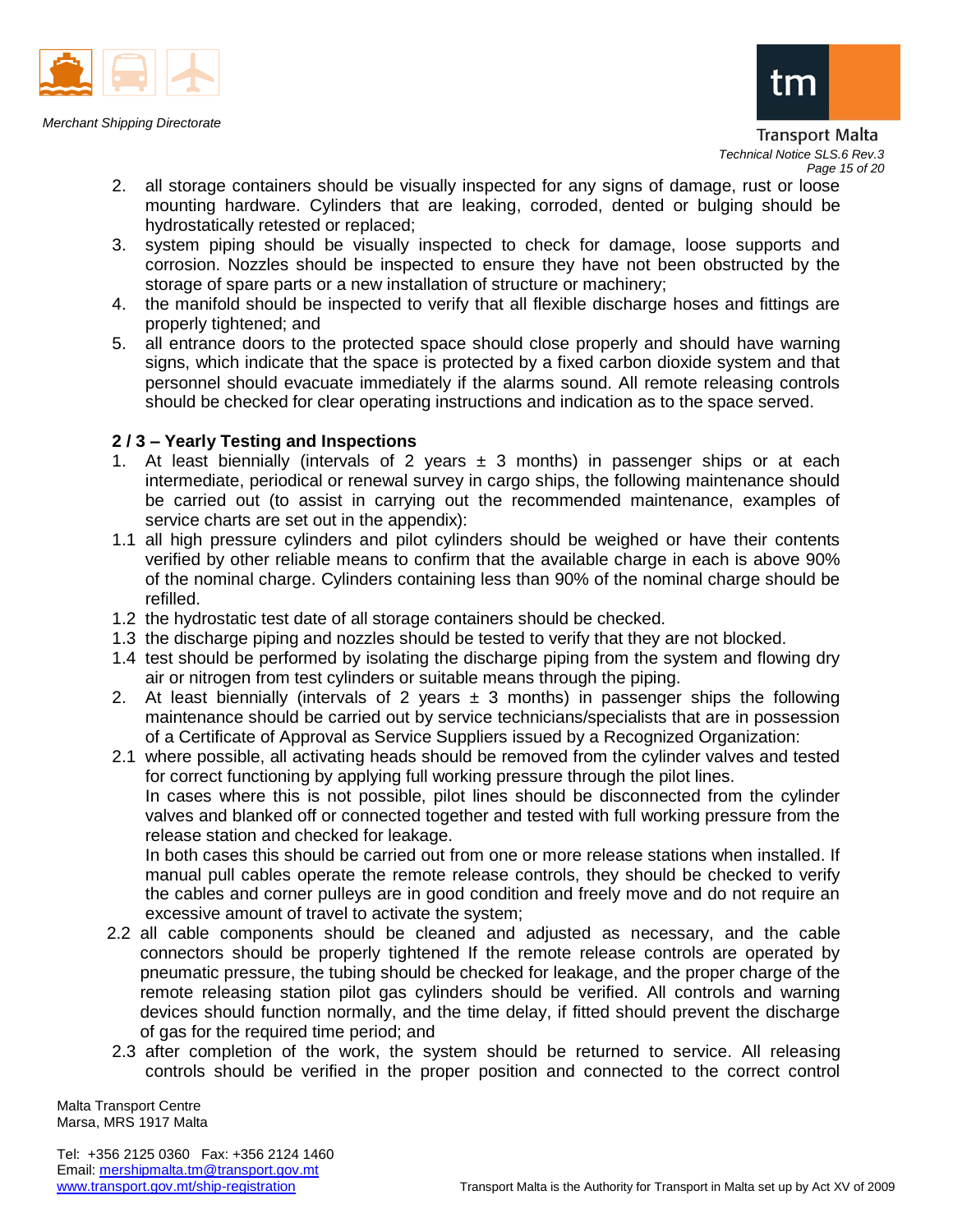

*Merchant Shipping Directorate*



valves. All pressure switch interlocks should be reset and returned to service. All stop valves should be in the closed position.

### **5-Yearly Service**

In cargo ships, the following maintenance should be carried out by technicians/specialists that are in possession of a Certificate of Approval as Service Suppliers issued by a Recognized Organization:

1. where possible, all activating heads should be removed from the cylinder valves and tested for correct functioning by applying full working pressure through the pilot lines. In cases where this is not possible, pilot lines should be disconnected from the cylinder valves and blanked off or connected together and tested with full working pressure from the release station and checked for leakage.

In both cases this should be carried out from one or more release stations when installed. If manual pull cables operate the remote release controls, they should be checked to verify the cables and corner pulleys are in good condition and freely move and do not require an excessive amount of travel to activate the system;

- 2. all cable components should be cleaned and adjusted as necessary, and the cable connectors should be properly tightened. If the remote release controls are operated by pneumatic pressure, the tubing should be checked for leakage, and the proper charge of the remote releasing station pilot gas cylinders should be verified. All controls and warning devices should function normally, and the time delay, if fitted should prevent the discharge of gas for the required time period; and
- 3. after completion of the work, the system should be returned to service. All releasing controls should be verified in the proper position and connected to the correct control valves. All pressure switch interlocks should be reset and returned to service. All stop valves should be in the closed position.

### **10-Yearly Service**

- 1. At least 10% of the total number of high pressure cylinders and pilot cylinders shall be subjected to internal inspection and hydrostatic testing. If one or more cylinders fail then a total of 50% of the cylinders shall be tested. If further cylinders fail then all cylinders shall undergo a hydrostatic test.
- 2. Flexible hoses should be replaced at the intervals recommended by the manufacturer but in any case every 10 years;

### **FIXED LOW PRESSURE CARBON DIOXIDE FIRE-EXTINGUISHING SYSTEMS**

Inspections shall be programmed to examine, in so far as it is possible, different areas. If the inspections reveal evidence of deterioration in the pipe work or tank shell this shall be followed up to determine the extent of deterioration and if necessary an internal examination should be conducted. Any repair of replacement shall be carried out the specifications of the Recognized Organization.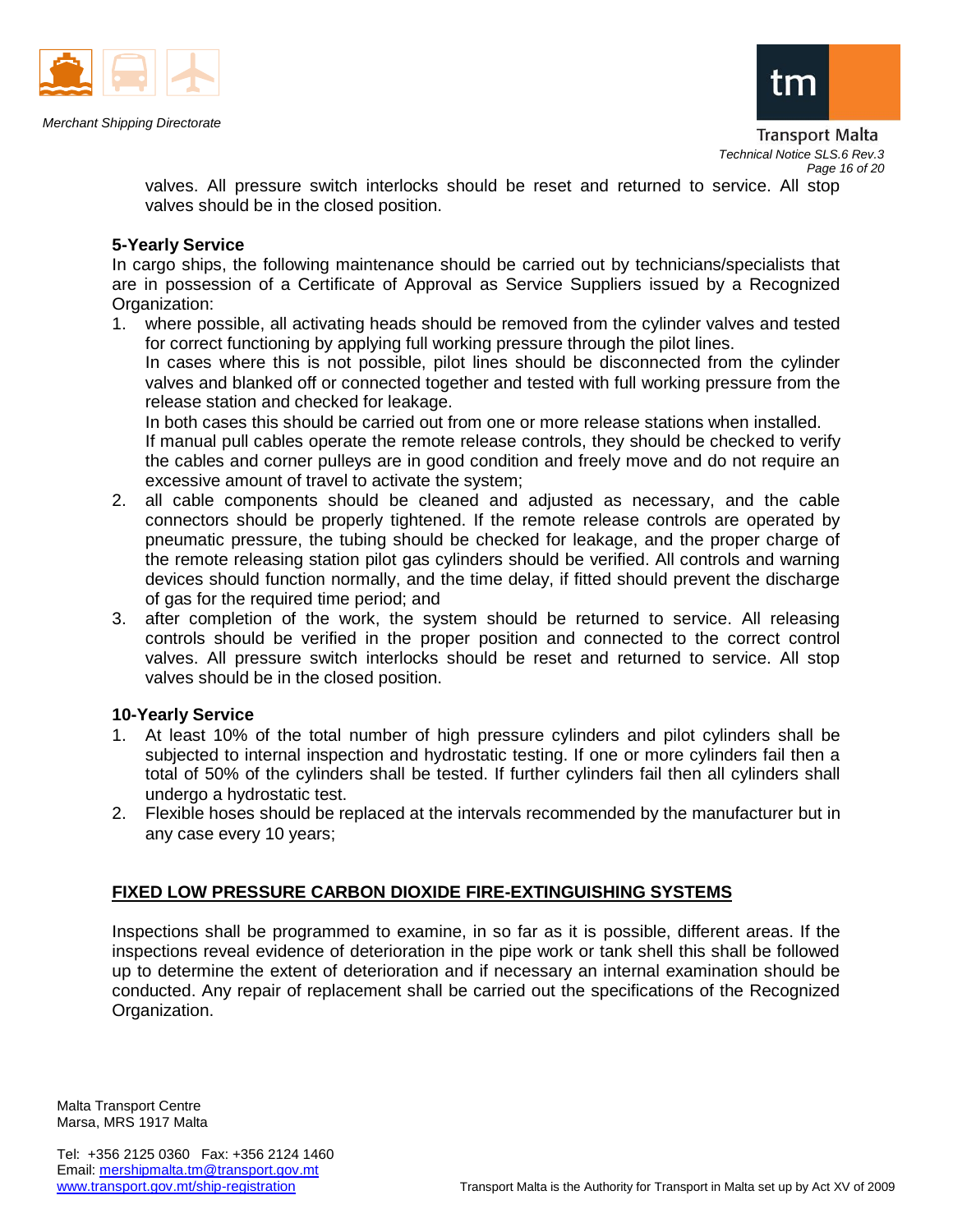

*Merchant Shipping Directorate*



Transport Malta *Technical Notice SLS.6 Rev.3 Page 17 of 20*

## **Monthly Testing and Inspections**

A general visual inspection should be made of the overall system condition for obvious signs of damage, and should include verification that:

- 1. all stop valves are in the closed position;
- 2. all releasing controls are in the proper position and readily accessible for immediate use;
- 3. all discharge piping and pneumatic tubing is intact and has not been damaged;
- 4. the alarm devices are in place and do not appear damaged.
- 5. the pressure gauge is reading in the normal range;
- 6. the liquid level indicator is reading within the proper level;
- 7. the manually operated storage tank main service valve is secured in the open position; and
- 8. the vapour supply line valve is secured in the open position.

### **Annual Testing and Inspections**

The following minimum level of maintenance and inspections should be carried out in accordance with the system manufacturer's instructions and safety precautions:

- 1. the boundaries of the protected space should be visually inspected to confirm that no modifications have been made to the enclosure that have created openings that cannot be closed and thus would render the system ineffective;
- 2. all storage tank should be visually inspected for any signs of damage, rust or loose mounting hardware;
- 3. system piping should be visually inspected to check for damage, loose supports and corrosion. Nozzles should be inspected to ensure they have not been obstructed by the storage of spare parts or a new installation of structure or machinery; and
- 4. all entrance doors to the protected space should close properly and should have warning signs, which indicate that the space is protected by a fixed carbon dioxide system and that personnel should evacuate immediately if the alarms sound. All remote releasing controls should be checked for clear operating instructions and indication as to the space served.

## **2 / 3 – Yearly Testing and Inspections**

- 1. At least biennially (intervals of 2 years  $\pm$  3 months) in passenger ships or at each intermediate, periodical or renewal survey in cargo ships, the following maintenance should be carried out (to assist in carrying out the recommended maintenance, examples of service charts are set out in the appendix):
- 1.1 The liquid level of low pressure storage tanks should be checked to verify that the required amount of carbon dioxide to protect the largest hazard is available;
- 1.2 the hydrostatic test date of all storage containers should be checked; and
- 1.3 the discharge piping and nozzles should be tested to verify that they are not blocked.

# **MEDICAL OXYGEN CYLINDERS**

### **Annual Testing and Inspections**

Cylinders should be inspected annually by the manufacturer or his authorized agent. Alternatively, annual inspection may be carried out on board by a senior member of the ship's staff provided manufacturer's instructions are available on board and adhered to.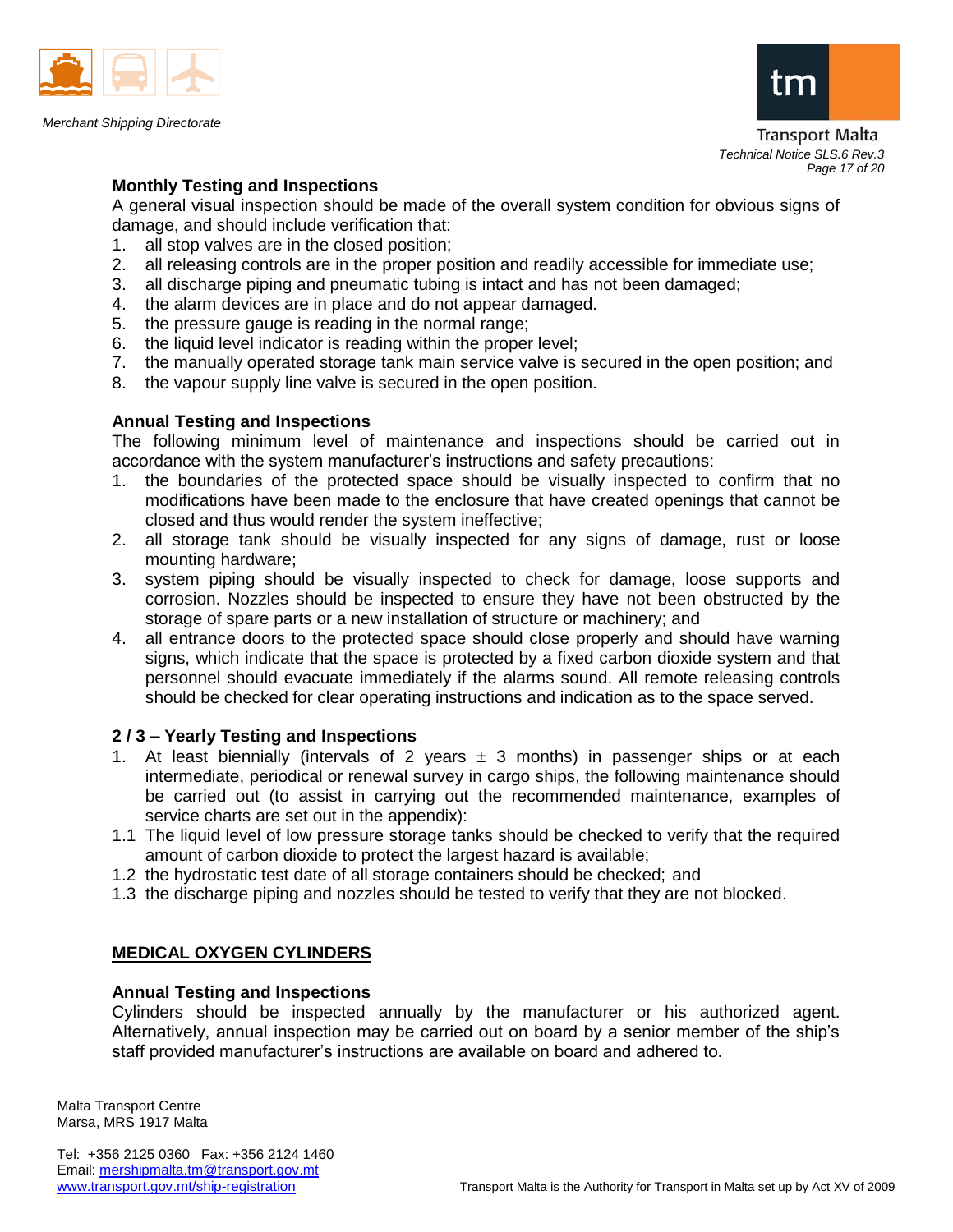

*Merchant Shipping Directorate*



**Transport Malta** *Technical Notice SLS.6 Rev.3 Page 18 of 20*

## **3-Yearly Testing and Inspections**

- 1. Cylinders should be re-charged with medical oxygen at intervals not exceeding 3 years but in any case prior to the stipulated expiration date.
- 2. Pressure pipes connecting the cylinder to the regulator should be subject to a pressure test every 3 years or at more frequent intervals if so prescribed by the manufacturer.

### **5-Yearly Service**

- 1. Hydrostatic pressure testing of cylinders shall be carried out at an approved shore-based servicing station every 5 years or at more frequent intervals if so prescribed by the manufacturer.
- 2. Pressure regulators should be serviced at a shore-servicing facility at least every 5 years.
- 3. Medical oxygen re-charging periods should be harmonized with the due date for hydrostatic pressure testing of the medical oxygen cylinders

Malta Transport Centre Marsa, MRS 1917 Malta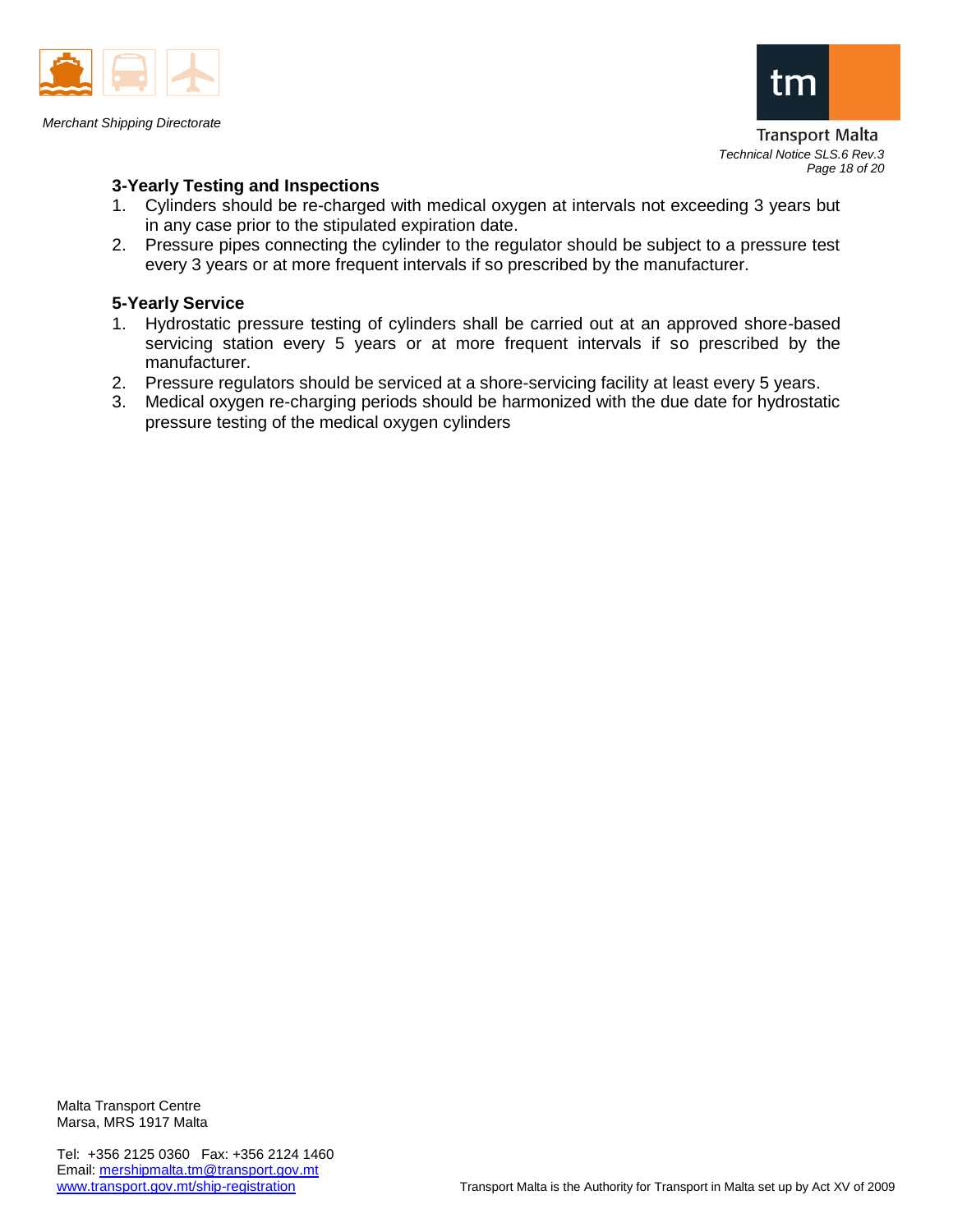



**Transport Malta** *Technical Notice SLS.6 Rev.3 Page 19 of 20*

# **EXAMPLE SERVICE CHART FOR HIGH PRESSURE CO2 SYSTEM**

| Date: | Name of ship/unit | - Imo No<br>$\sim$ |  |
|-------|-------------------|--------------------|--|
|       |                   |                    |  |

#### **Technical description**

| No. | Text                               | Value |
|-----|------------------------------------|-------|
|     | Manufacturer                       |       |
| ົ   | Number of main cylinders           |       |
| 3   | Main cylinders capacity (each)     |       |
| 4   | Number of pilot cylinders          |       |
| 5   | Pilot cylinder capacity (each)     |       |
| 6   | Number of distribution lines       |       |
|     | Oldest cylinder pressure test date |       |
| 8   | Protected space(s)                 |       |
| 9   | Date flexible hoses fitted/renewed |       |

#### **Description of inspection/Tests**

| No.            | <b>Description</b>                                           | <b>Carried out</b> | <b>Not</b><br>carried<br>out | <b>Not</b><br>applicable | <b>Comment</b> |
|----------------|--------------------------------------------------------------|--------------------|------------------------------|--------------------------|----------------|
| $\mathbf{1}$   | Release controls and distribution valves secured to          |                    |                              |                          |                |
|                | prevent accidental discharge                                 |                    |                              |                          |                |
| 2              | Contents in main cylinders checked by weighing               |                    |                              |                          |                |
| 3              | Contents in main cylinders checked by liquid level indicator |                    |                              |                          |                |
| 4              | Contents of pilot cylinders checked                          |                    |                              |                          |                |
| 5              | All cylinder valves visually inspected                       |                    |                              |                          |                |
| 6              | All cylinder clamps and connections checked for tightness    |                    |                              |                          |                |
| $\overline{7}$ | Manifold visually inspected                                  |                    |                              |                          |                |
| 8              | Manifold tested for leakage, by applying dry working air     |                    |                              |                          |                |
| 9              | Main valve and distribution valves visually inspected        |                    |                              |                          |                |
| 10             | Main valve and distribution valves tested for operation      |                    |                              |                          |                |
| 11             | Time delay devices tested for correct setting*               |                    |                              |                          |                |
| 12             | Remote release system visually inspected                     |                    |                              |                          |                |
| 13             | Remote release system tested                                 |                    |                              |                          |                |
| 14             | Servo tubing/pilot lines pressure tested at maximum          |                    |                              |                          |                |
|                | working pressure and checked for leakages and blockage       |                    |                              |                          |                |
| 15             | Manual pull cables, pulleys, gang releases tested, serviced  |                    |                              |                          |                |
|                | and tightened/adjusted as necessary                          |                    |                              |                          |                |
| 16             | Release stations visually inspected                          |                    |                              |                          |                |
| 17             | Warning alarms (audible/visual) tested                       |                    |                              |                          |                |
| 18             | Fan stop tested*                                             |                    |                              |                          |                |
| 19             | 10% of cylinders and pilot cylinder/s pressure tested every  |                    |                              |                          |                |
|                | 10 years                                                     |                    |                              |                          |                |
| 20             | Distribution lines and nozzles blown through, by applying    |                    |                              |                          |                |
|                | dry working air                                              |                    |                              |                          |                |
| 21             | All doors, hinges and locks inspected*                       |                    |                              |                          |                |
| 22             | All instruction and warning signs on installation inspected  |                    |                              |                          |                |
| 23             | All flexible hoses renewed and check valves in manifold      |                    |                              |                          |                |
|                | visually inspected every 10 years                            |                    |                              |                          |                |
| 24             | Release controls and distribution valves reconnected and     |                    |                              |                          |                |
|                | system put back in service                                   |                    |                              |                          |                |
| 25             | Inspection date tags attached                                |                    |                              |                          |                |

\* If fitted as part of the CO2 system.

Malta Transport Centre Marsa, MRS 1917 Malta

Tel: +356 2125 0360 Fax: +356 2124 1460 Email: mershipmalta.tm@transport.gov.mt<br>www.transport.gov.mt/ship-registration